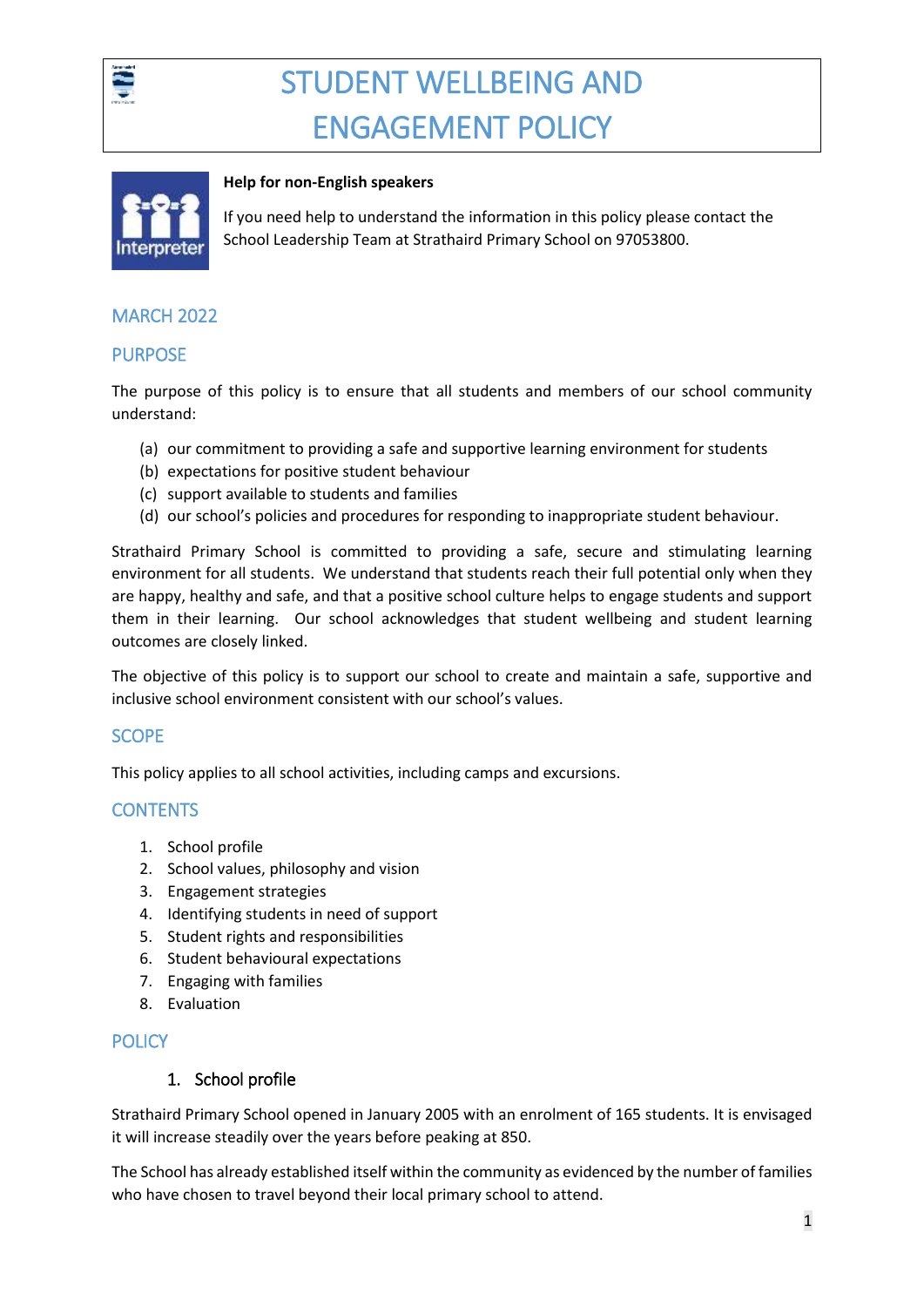The school population exists in an area of rapid population growth consisting principally of young families with the majority of community members from a second or more Australian generation In Currently 43 percent of students have an English as an additional language and 1 percent are Aboriginal or Torres Strait Islander.

Most grades are based on a single grade level, although composite/multi-age grades are implemented where appropriate, to support school needs.

The specialist areas of Physical Education, Art, Music, Environmental Sustainability and I.C.T. have operated and support programs are provided through, Reading Recovery, Levelled Literacy Intervention, E.A.L., and an I.C.T. Coordinator.

# 2. School values, philosophy and vision

A range of key student wellbeing initiatives lay strong foundations for a caring and friendly school environment. Student welfare continues to be an important issue underpinning all school programs. The school community encourages high standards of behaviour based on cooperation, respect, mutual responsibility and self discipline and actively promotes harmonious student relationships.

The values of RESPECT, SELF ESTEEM, HAPPINESS and WISDOM have been identified as important by the school community and are fostered and promoted. Social skills and school connectedness are important foci and restorative practices are implemented into student management procedures.

Students, staff and members of our school community are encouraged to live and demonstrate our core values of respect, integrity and kindness at every opportunity.

Our Vision is '*To empower students to strive for personal achievement, embrace challenges and develop skills and values that enable them to become lifelong learners and engaged, responsible citizens in an ever changing global society'.*

*Our Statement of Values is available online at:* 

[www.strathairdps.vic.edu.au/parent-information/school-policies/](http://www.strathairdps.vic.edu.au/parent-information/school-policies/)

# 3. Engagement strategies

A range of programs have been introduced to cater for and meet the needs of the children. The school is committed to high expectations for all; building consistent, high-quality evidence based instructional practice across the school; and implementing a pedagogy based on student responsibility, empowerment, engagement and ownership of learning. There is an emphasis on the academic program using rigorous, evidence-based literacy and numeracy programs. The Inquiry Learning program incorporates big understandings about our world, a range of learning experiences that build on each other and a range of important skills. High quality specialist programs in Music, ICT, Visual Arts, Sustainability and Physical Education are provided by personnel with expertise.

Early intervention is a key focus of the school and Reading Recovery and small group literacy programs are provided for students who require additional literacy support.

Other programs provided to meet the needs of students, include transition programs - K Prep and 6 to 7, LOTE- AUSLAN, Swimming, Camps (Grade 5 and 6) and Excursions, The Resilience Project, Life Education Van, Buddy Support, Junior School Council, Values Education, Interschool Sport, Developmental Learning, Perceptual Motor Program, Student Welfare and Discipline Programs,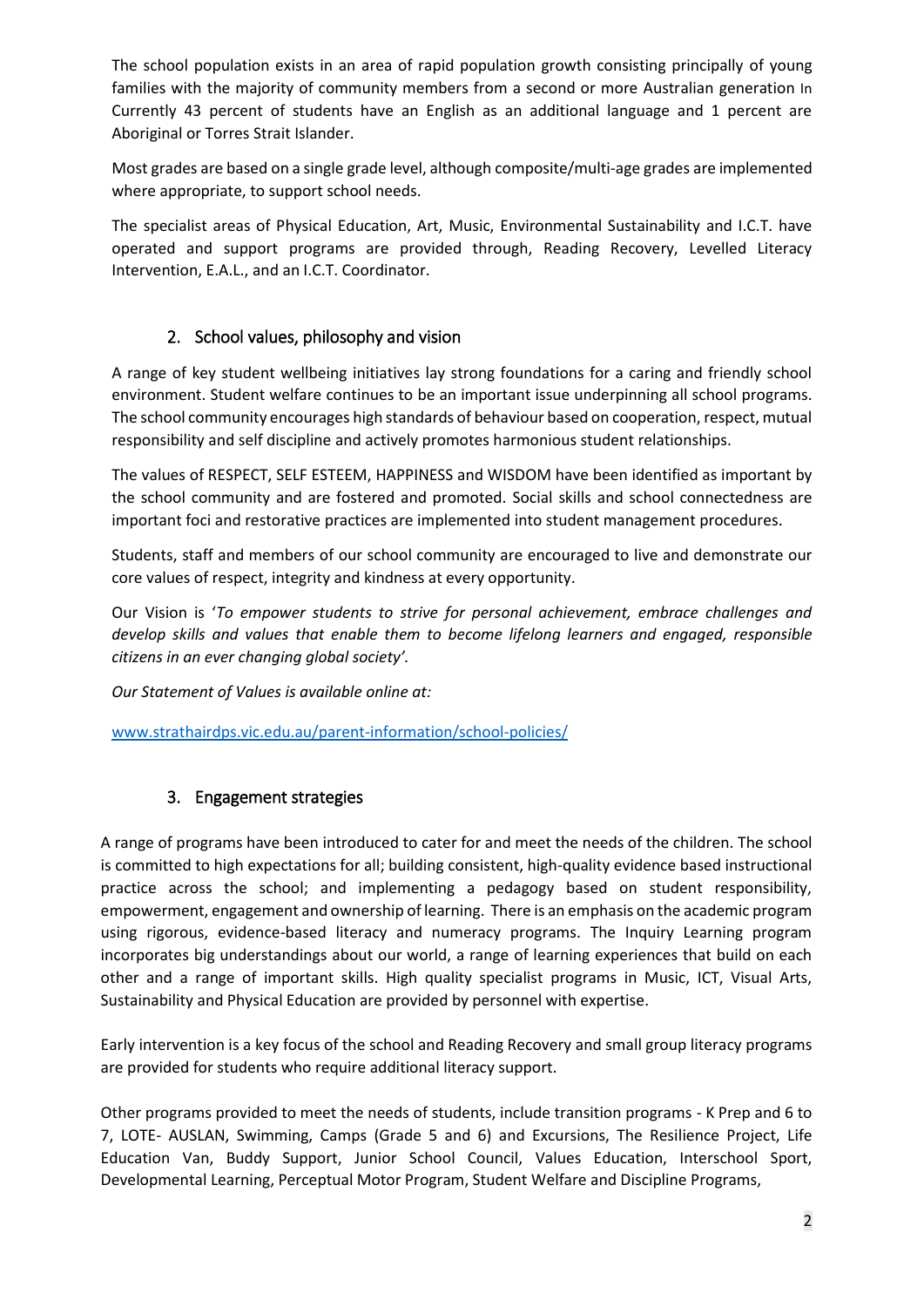Individual Learning Plans are implemented for students at risk.

*Strathaird Primary School has developed a range of strategies to promote engagement, positive behaviour and respectful relationships for all students in our school. We acknowledge that some students may need extra social, emotional or educational support at school, and that the needs of students will change over time as they grow and learn.* 

*These are soe strategies Strathaird Primary School are implementing:*

# *Universal*

- *high and consistent expectations of all staff, students and parents and carers*
- *prioritise positive relationships between staff and students, recognising the fundamental role this plays in building and sustaining student wellbeing*
- *creating a culture that is inclusive, engaging and supportive*
- *welcoming all parents/carers and being responsive to them as partners in learning*
- *analysing and being responsive to a range of school data such as attendance, Attitudes to School Survey, parent survey data, student management data and school level assessment data*
- *deliver a broad curriculum to ensure that students are able to have agency and voice in their learning which will target their interests, strengths and aspirations*
- *teachers at Strathaird Primary School use a Teaching and Learning instructional Model to ensure an explicit, common and shared model of instruction to ensure that evidenced-based, high yield teaching practices are incorporated into all lessons*
- *teachers at Strathaird Primary school adopt a broad range of teaching and assessment approaches to effectively respond to the diverse learning styles, strengths and needs of our students and follow the standards set by the Victorian Institute of Teaching*
- *our school's Statement of Values are incorporated into our curriculum and promoted to students, staff and parents so that they are shared and celebrated as the foundation of our school community*
- *carefully planned transition programs to support students moving into different stages of their schooling*
- *positive behaviour and student achievement is acknowledged in the classroom, and formally in school assemblies and communication to parents*
- *monitor student attendance and implement attendance improvement strategies at a wholeschool, cohort and individual level*
- *students have the opportunity to contribute to and provide feedback on decisions aboutschool operations through the Junior School Council and other forums including House group meetings. Students are also encouraged to speak with their teachers, Year Level Coordinator, Assistant Principal and Principal whenever they have any questions or concerns.*
- *create opportunities for cross—age connections amongst students through our Buddy program, athletics, and lunchtime programs.*
- *All students are welcome to self-refer to the Student Wellbeing Coordinator, Year Group Leaders, Assistant Principal and Principal if they would like to discuss a particular issue or feel as though they may need support of any kind. We are proud to have an 'open door' policy where students and staff are partners in learning*
- *we engage in school wide positive behaviour support with our staff and students, which includes programs such as:*
	- o *Respectful Relationships*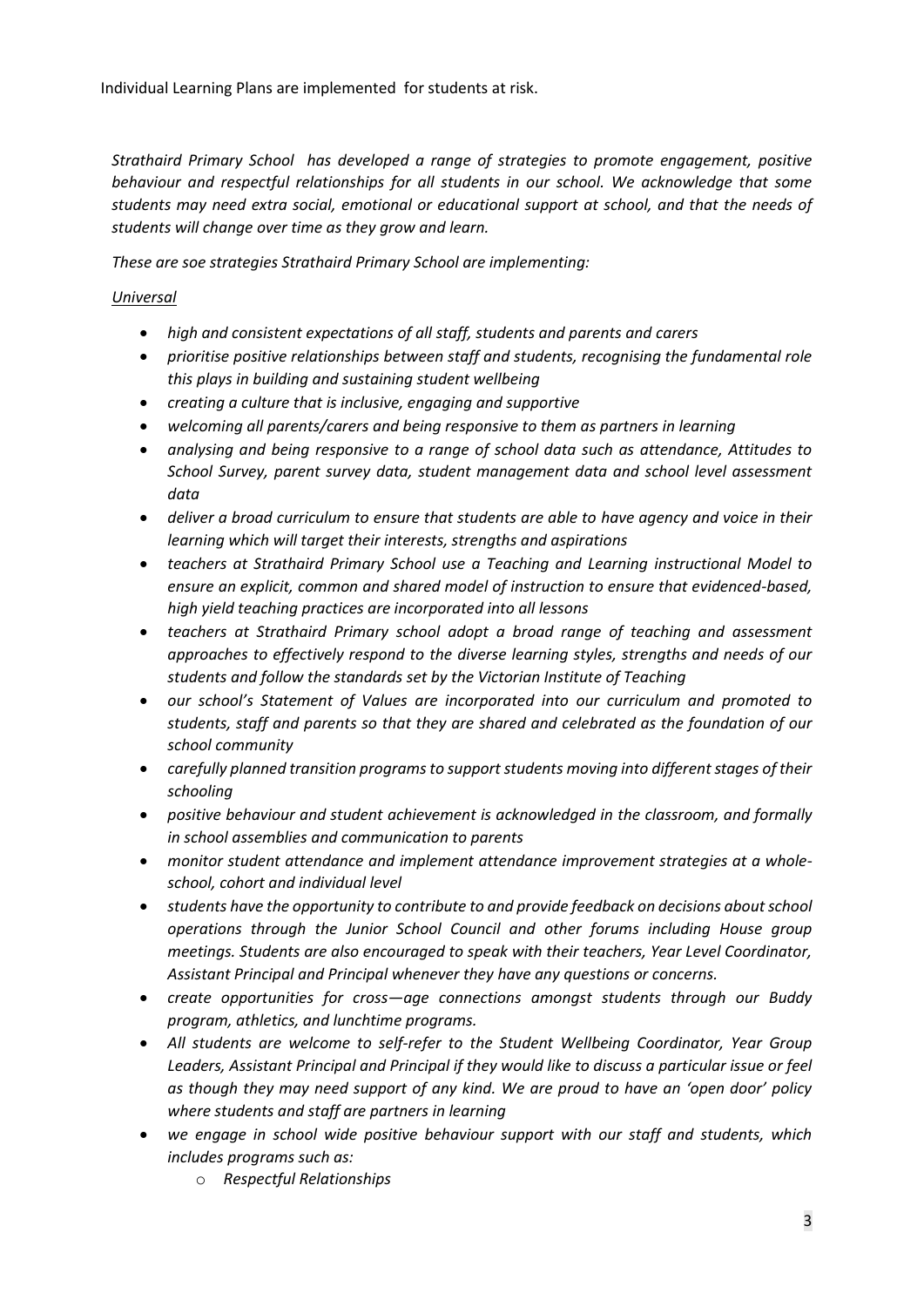- o *Social/Emotional Learning Program*
- *programs, incursions and excursions developed to address issue specific behaviour (i.e. anger management programs)*
- *opportunities for student inclusion (i.e. sports teams, clubs, recess and lunchtime activities)*
- *buddy programs, peers support programs*

# *Targeted*

- *each year group has an area Team Leader responsible for their year, who monitor the health and wellbeing of students in their year, and will refer students who may need additional support to the Assistant Principal responsible for Wellbeing.*
- *connect all Koorie students with a Koorie Engagement Support Officer*
- *all students in Out of Home Care will be appointed a Learning Mentor, have an Individual Learning Plan and a Student Support Group (SSG) and will be referred to Student Support Services for an Educational Needs Assessment*
- *wellbeing and health staff will undertake health promotion and social skills development in response to needs identified by student wellbeing data, classroom teachers or other school staff each year*
- *staff will apply a trauma-informed approach to working with students who have experienced trauma*

# *Individual*

*Strathaird primary School implements a range of strategies that support and promote individual engagement. These can include:*

- *building constructive relationships with students at risk or students who are vulnerable due to complex individual circumstances*
- *meeting with student and their parent/carer to talk about how best to help the student engage with school*
- *developing an Individual Learning Plan and/or a Behaviour Support Plan*
- *considering if any environmental changes need to be made, for example changing the classroom set up*
- *referring the student to:*
	- o *school-based wellbeing supports*
	- o *Student Support Services*
	- o *Appropriate external supports such as council-based youth and family services, other allied health professionals, headspace, child and adolescent mental health services or ChildFirst*
	- o *Re-engagement programs such as Navigator*

*Where necessary the school will support the student's family to engage by:*

- *being responsive and sensitive to changes in the student's circumstances and health and wellbeing*
- *collaborating, where appropriate and with the support of the student and their family, with any external allied health professionals, services or agencies that are supporting the student*
- *monitoring individual student attendance and developing an Attendance Improvement Plans in collaboration with the student and their family*
- *running regular Student Support Group meetings for all students:*
	- o *with a disability*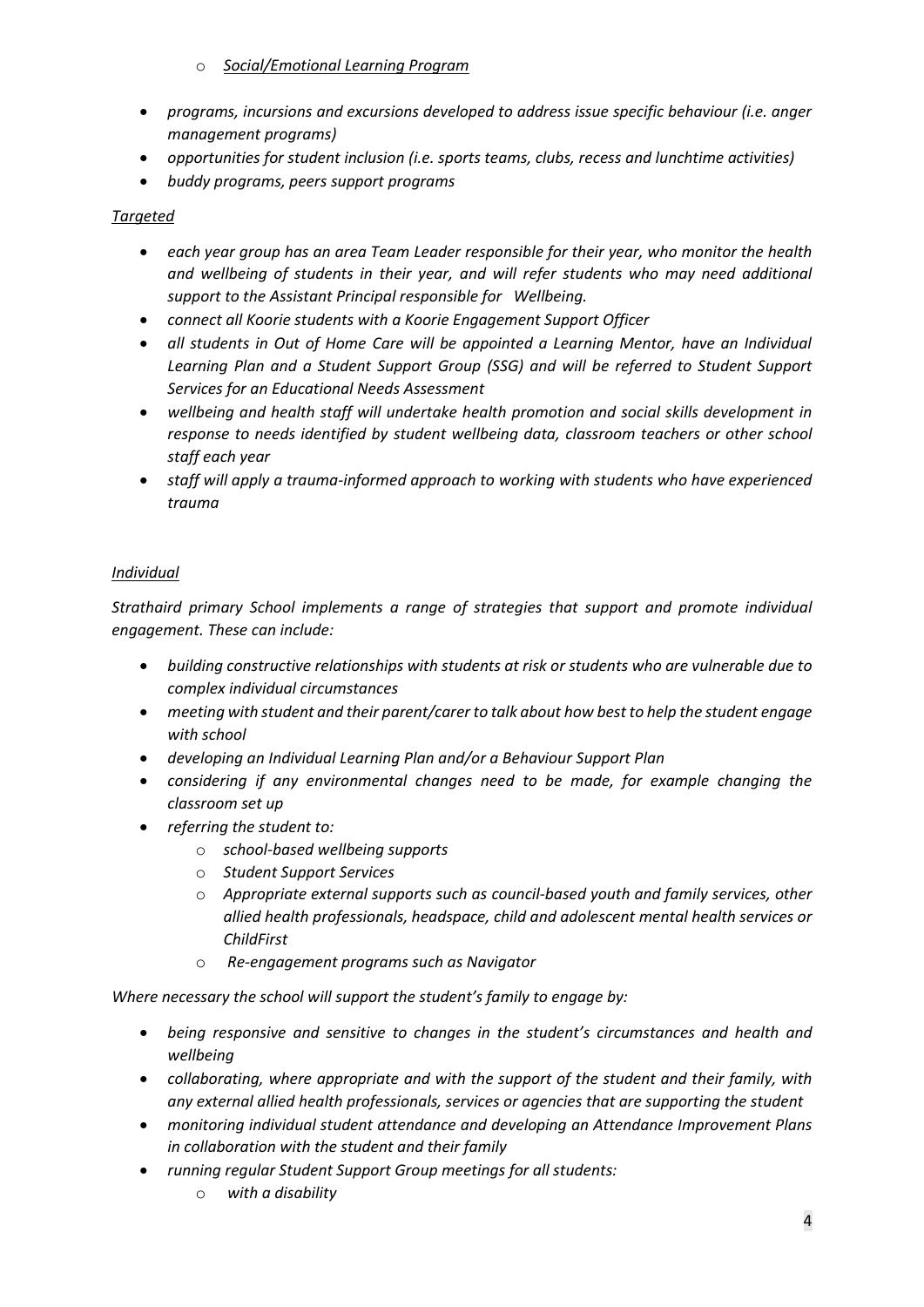- o *in Out of Home Care*
- o *and with other complex needs that require ongoing support and monitoring.*

*The following are strategies that may ne considered and applied on a case by case basis:*

- *[Student Support Groups](https://www2.education.vic.gov.au/pal/student-support-groups/policy)*
- *[Individual Education Plans](https://www2.education.vic.gov.au/pal/individual-education-plans-ieps/policy)*
- *[Behaviour -](https://www2.education.vic.gov.au/pal/behaviour-students/policy) Students*
- *[Behaviour Support Plans](https://www2.education.vic.gov.au/pal/behaviour-students/guidance/6-behaviour-support-plans)*
- *[Student Support Services](https://www2.education.vic.gov.au/pal/student-support-services/policy)*

as well as to other Department programs and services such as:

- [Program for Students with Disabilities](https://www.education.vic.gov.au/school/teachers/learningneeds/Pages/psd.aspx)
- *[Mental health toolkit](https://www.education.vic.gov.au/school/teachers/health/mentalhealth/Pages/mentalhealthtoolkit.aspx)*
- *[headspace](https://www.education.vic.gov.au/school/teachers/health/mentalhealth/Pages/headspace-counselling-secondary.aspx)*
- [Navigator](https://www.education.vic.gov.au/school/teachers/behaviour/engagement/Pages/navigator.aspx)
- [LOOKOUT](https://www.education.vic.gov.au/about/programs/Pages/lookout.aspx)

## 4. Identifying students in need of support

*Strathaird Primary school is committed to providing the necessary support to ensure our students are supported intellectually, emotionally and socially. The Student Wellbeing team plays a significant role in developing and implementing strategies helping to identify students in need of support and enhance student wellbeing. Strathaird Primary school will utilise the following information and tools to identify students in need of extra emotional, social or educational support:*

- *personal, health and learning information gathered upon enrolment and while the student is enrolled*
- *attendance records*
- *academic performance*
- *observations by school staff such as changes in engagement, behaviour, self-care, social connectedness and motivation*
- *attendance, detention and suspension data*
- *engagement with families*
- *self-referrals or referrals from peers*

# 5. Student rights and responsibilities

All members of our school community have a right to experience a safe and supportive school environment. We expect that all students, staff, parents and carers treat each other with respect and dignity. Our school's Statement of Values highlights the rights and responsibilities of members of our community.

Students have the right to:

- participate fully in their education
- feel safe, secure and happy at school
- learn in an environment free from bullying, harassment, violence, discrimination or intimidation
- express their ideas, feelings and concerns.
- respect the right of others to learn.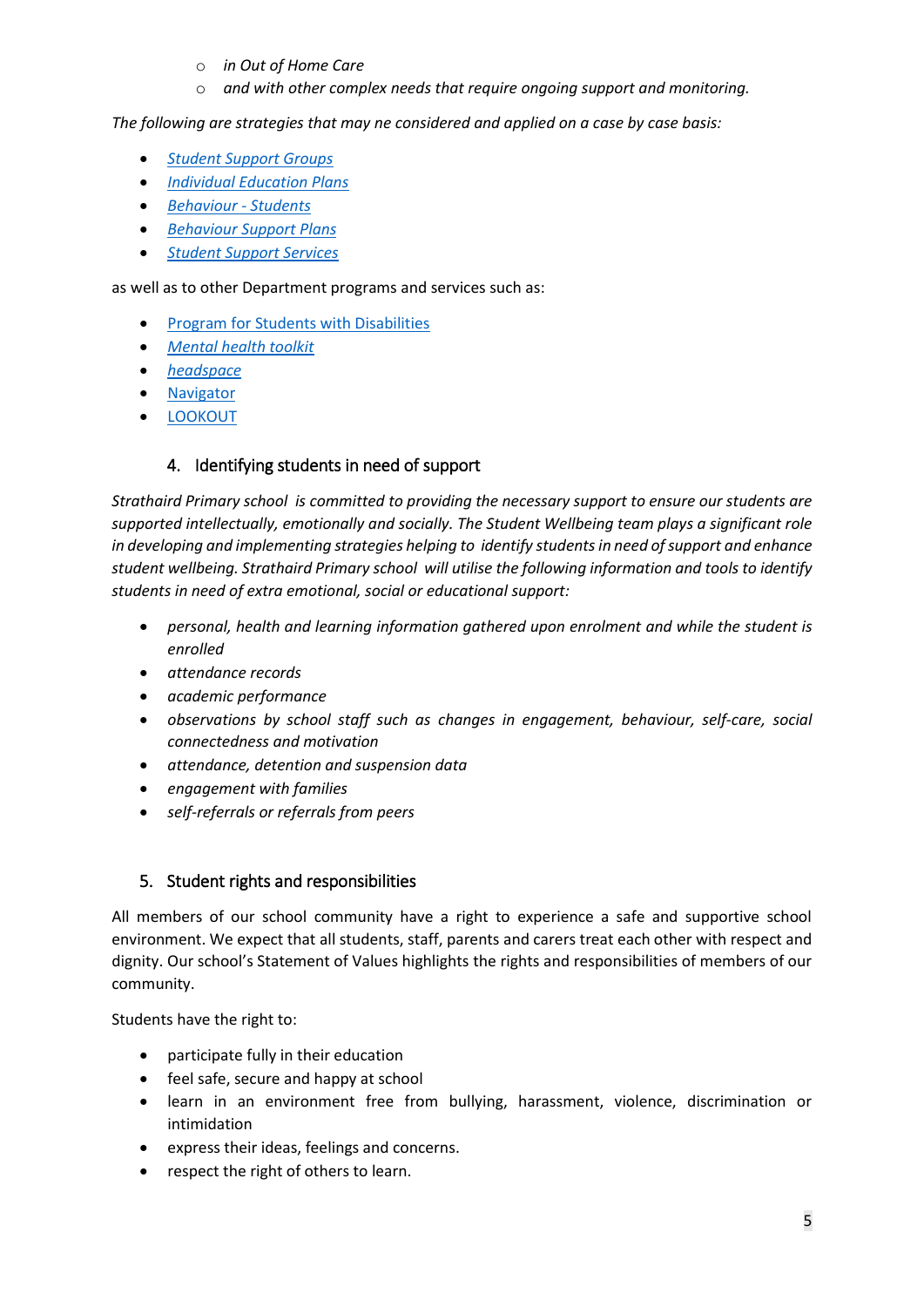Students who may have a complaint or concern about something that has happened at school are encouraged to speak to their parents or carers and approach a trusted teacher or a member of the school leadership team.

# 6. Student behavioural expectations and management

Behavioural expectations of students, staff and families are grounded in our school's Statement of Values. Student bullying behaviour will be responded to consistently with Strathaird Primary School's Child Safe Policy.

Student engagement and positive behaviours will be supported through relationship based whole school and classroom practices outlined below:

## **Appropriate Behaviour:**

Strathaird Primary School acknowledges students who meet shared expectations outlined in this policy through:

- Student of the week Awards
- Specialist Awards
- Raffle tickets for good behaviour in the yard.
- Certificates for various kinds of positive behaviours.
- Newsletter acknowledgement.
- Badges.
- House Points.
- Most Valuable Player
- Sportsmanship Awards.
- Stickers.
- Academic Excellence and Behaviour Awards.
- Most Improved Award.
- Citizenship Awards.

Our school has high expectations of behaviour and we pride ourselves on promoting the values of RESPECT, SELF ESTEEM, HAPPINESS and WISDOM which have been identified as important by the school community. Social skills and school connectedness are important foci and restorative practices are a key element into student management procedures.

Strathaird Primary School promotes and encourages active involvement of parents in the learning and behaviour of each student. At the commencement of each year all parents are informed of behaviour management procedures via a document outlining the school's approach to student management in both the classroom and the yard.

Strathaird Primary school believes that there should be positive and open communication channels at all times between the school and home. We seek to foster this cooperative approach with parents through initial Parent/teacher interviews at the beginning of the school year, reports, half yearly Parent/Teacher interviews, phone calls and meetings. An Assistant Principal currently is responsible for student welfare issues that require intervention beyond the classroom.

In encouraging and building positive relationships between the school and home, it is acknowledged that there will at times be behaviours and events that occur that may compromise this ideal. As a result our school will continue to use a restorative approach to repair damaged relationships with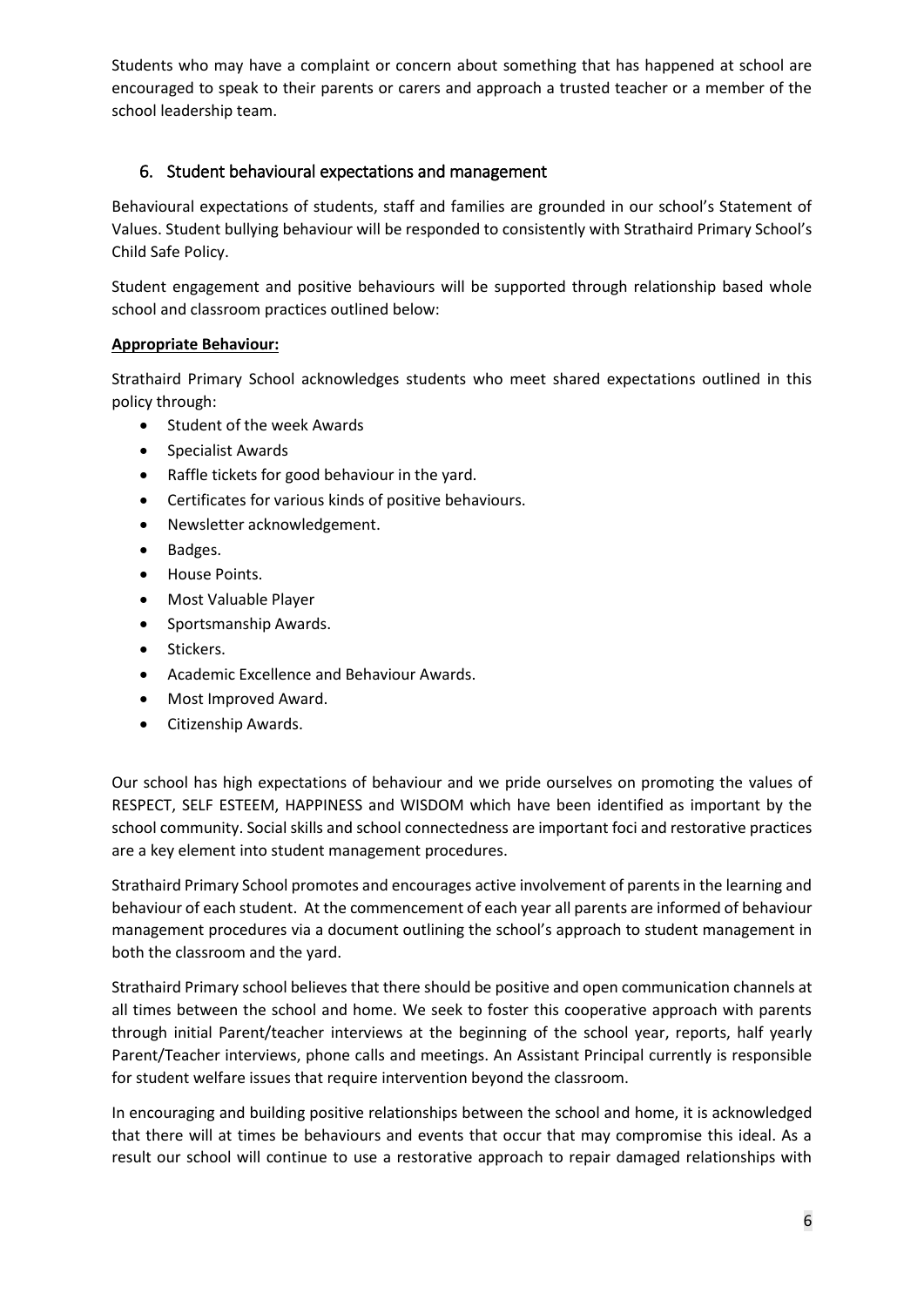individuals and groups. Where appropriate the school will inform and involve parents/guardians in these processes through a Student Support Group.

| To the person(s) who caused the harm:                           | To the person(s) harmed:                                    |
|-----------------------------------------------------------------|-------------------------------------------------------------|
| We're here to talk about                                        | What did you think when it happened?<br>$\bullet$           |
| Can you tell me what happened?                                  | What have you thought about since?                          |
| What were you thinking? What was in your<br>head/ in your mind? | How has it affected/upset/hurt/harmed<br>you?               |
| Was it the right/wrong thing to do?                             | What has been the worst thing?                              |
| Who has been affected/ upset/ harmed by<br>your actions?        | What is needed to make it right/to make you<br>feel better? |
| In what ways?                                                   |                                                             |
| How has this affected you?                                      |                                                             |
|                                                                 |                                                             |

The following restorative approach will be used in situations of the above:

#### **A Staged Response**

- This approach is an important part of prevention and early intervention for students with learning and behaviour issues.
- More serious incidents will require a more formal restorative session that will involve principal class, and all people affected in the incident.
- There will be situations where a formal conference involving principal class, parents and support persons will be required. These incidences will be managed through the restorative process which will work towards 'making things right' in relation to those who have been affected.
- Where a restorative approach has previously been conducted, and subsequently the behaviour continues the school will organise a Student Support Group to address the behaviour; this may include intervention from SSSO services such as Social Workers, and Psychologists.
- Restorative practices in our school aims to move the focus away from a punitive consequence that is based on the establishment of wrong doing. It seeks to value and support those involved and empower change and growth through acknowledging responsibility and being supported through this process. Our school acknowledges that restorative practices are a fundamental shift in thinking about behaviours and dealing with the impact of these behaviours and valuing relationships.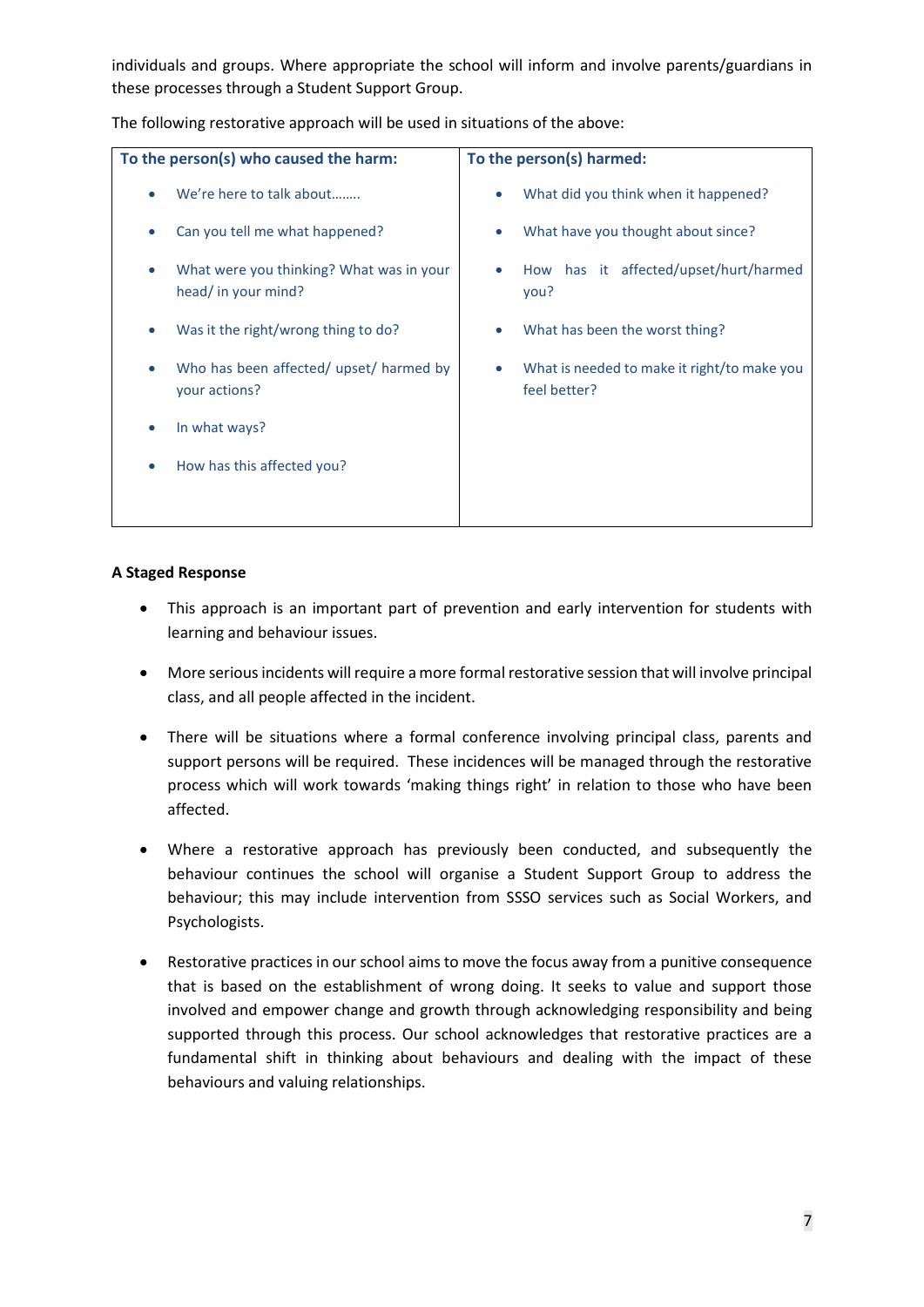When a student acts in breach of the behaviour standards of our school community, Strathaird Primary will institute a staged response, consistent with the Department's policies on behaviour, discipline and student wellbeing and engagement. Where appropriate, parents will be informed about the inappropriate behaviour and the disciplinary action taken by teachers and other school staff.

Our school considers, explores and implement positive and non-punitive interventions to support student behaviour before considering disciplinary measures such as detention, withdrawal of privileges or withdrawal from class.

Disciplinary measures may be used as part of a staged response to inappropriate behaviour in combination with other engagement and support strategies to ensure that factors that may have contributed to the student's behaviour are identified and addressed. Disciplinary measures at our school will be applied fairly and consistently. Students will always be provided with an opportunity to be heard.

## *Disciplinary measures that may be applied include:*

## **Inappropriate Behaviour:**

When students do not meet these expectations, actions are implemented with consistent and outlined consequences outlined below. These are to be implemented using a restorative approach.

#### **CLASSROOM:**

We have developed a Classroom Management Plan, which affords every student guidance in making good decisions about their behaviour. The plan outlines our school rules, positive responses and consequences for appropriate and inappropriate behaviour. These plans are sent to families at the beginning of the school year and are signed by parents.

**Strathaird Primary School Rules** (Rules implemented by all classes in the school).

*I am responsible and I encourage others. I show respect with my words and actions. I keep within my own personal space. I use equipment for its correct use. I follow staff instructions straight away*

There is a hierarchy of consequences and a sequence of steps to follow in order that inappropriate behaviour is managed by classroom teachers and support is provided to them in cases where students do not respond as required.

**Consequences of Inappropriate Behaviour in class Strathaird Primary School Discipline Steps W= Warning 1= 5-10 minutes time out in classroom. 2= 15-30 minutes time out in buddy room. 3= Coordinator's room. 4= Sent to office**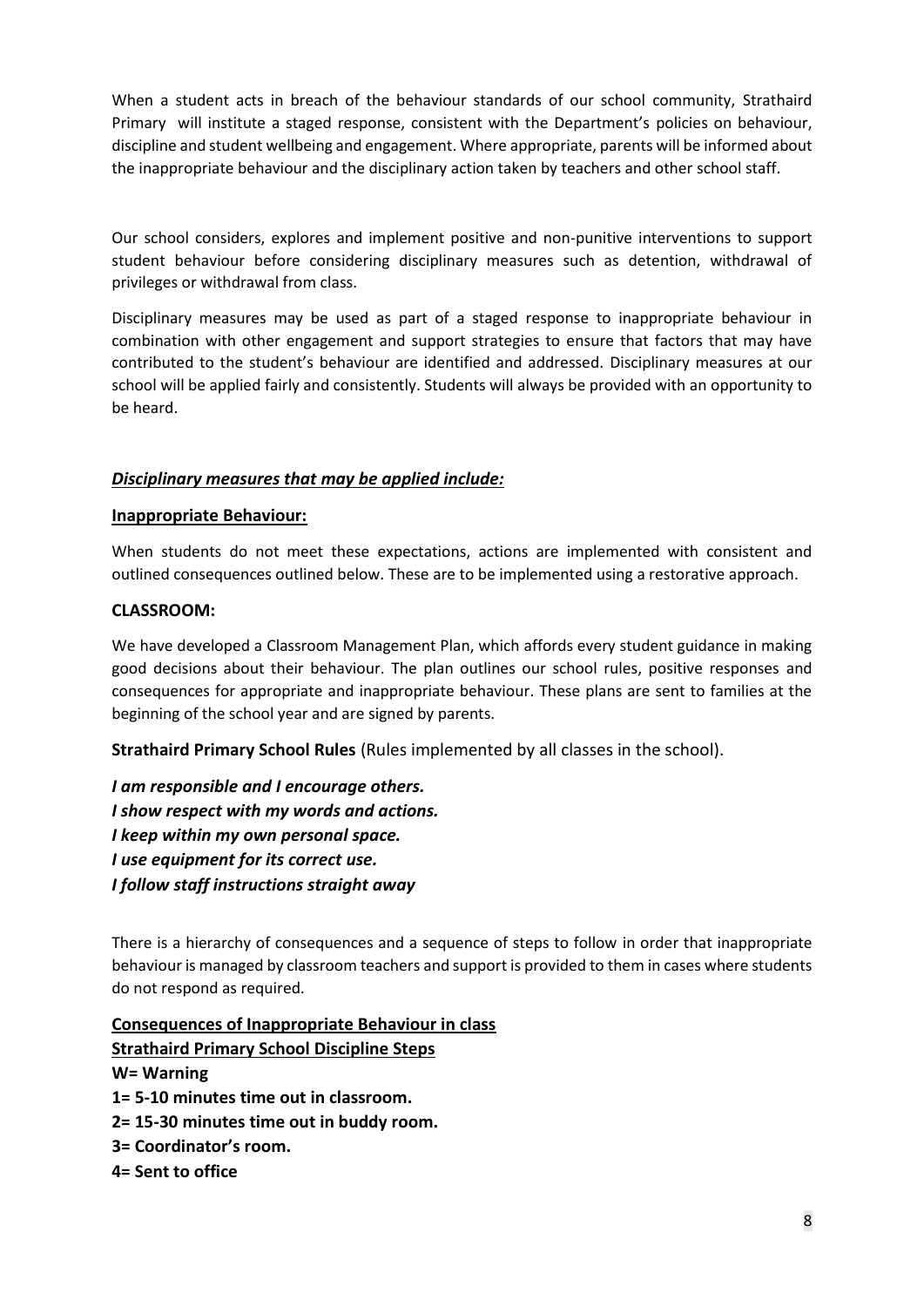# **Parent notification of repeated classroom misbehaviour:**

A letter is sent home to parents informing them of their child's repeated inappropriate behaviour when they have reached the 3<sup>rd</sup> stage of the discipline procedure.

## **Yard Behaviour**

Our aim is always for students to learn and play in a happy and safe environment. Most of the time students play happily in the yard without incidents. However, on occasions there are breaches of the school rules by a small number of students.

For minor breaches of school rules students will be issued with a green slip and a consequence. For moderate breaches of school rules students will be issued with an orange slip and a consequence.

For serious breaches of behaviour or moderate behaviour that continues to be ongoing, students will be issued with a red slip. When students receive a red slip they will automatically receive an afterschool detention. Parents will be notified of the after school detention and arrangements will be made with the parents to collect their child after the detention.

Students will be made aware of the slip system by their Class Teachers, and parents will also be informed but it is also important that parents discuss this with their child.

#### **Ongoing Behaviour Issues**

Where students continue to exhibit ongoing behaviour patterns, the following strategies will be implemented;

- **Restorative Practices/ Counselling**: Discussing the behavioural problems through restorative conversations and reaching an agreement for future behaviours.
- **Explicit Teaching**: Of appropriate behaviours through the various school welfare programs. Conflict resolution posters are distributed and referred to during these circumstances.
- **Monitoring**: Students in these situations are continually monitored by the Assistant Principals.
- **Withdrawal**: A student may be withdrawn from an activity, class, camp or excursion due to inappropriate behaviours or if their behaviour deems to be unsafe.
- **Detention**: Detention will be given when a student has received three orange slips (refer to yard behaviour). A red slip is given when a student displays serious behaviour. If a student is displaying serious behaviour in the yard, Admin are called and the child is escorted to the office. In these instances, a student will most likely be issued with a red slip and an afterschool detention. Parents are informed when a detention is taking place so alternative arrangements can be made for picking up their child after the detention.

**Suspension and Expulsion**: For serious disciplinary measures and when considering suspension or expulsion, schools are required to follow the procedures listed in the ministerial order.

Suspension is a serious disciplinary measure and is best reserved for incidents when other measures have not produced a satisfactory response. A student may only be excluded from school in situations where all other measures have been implemented without success or where an immediate suspension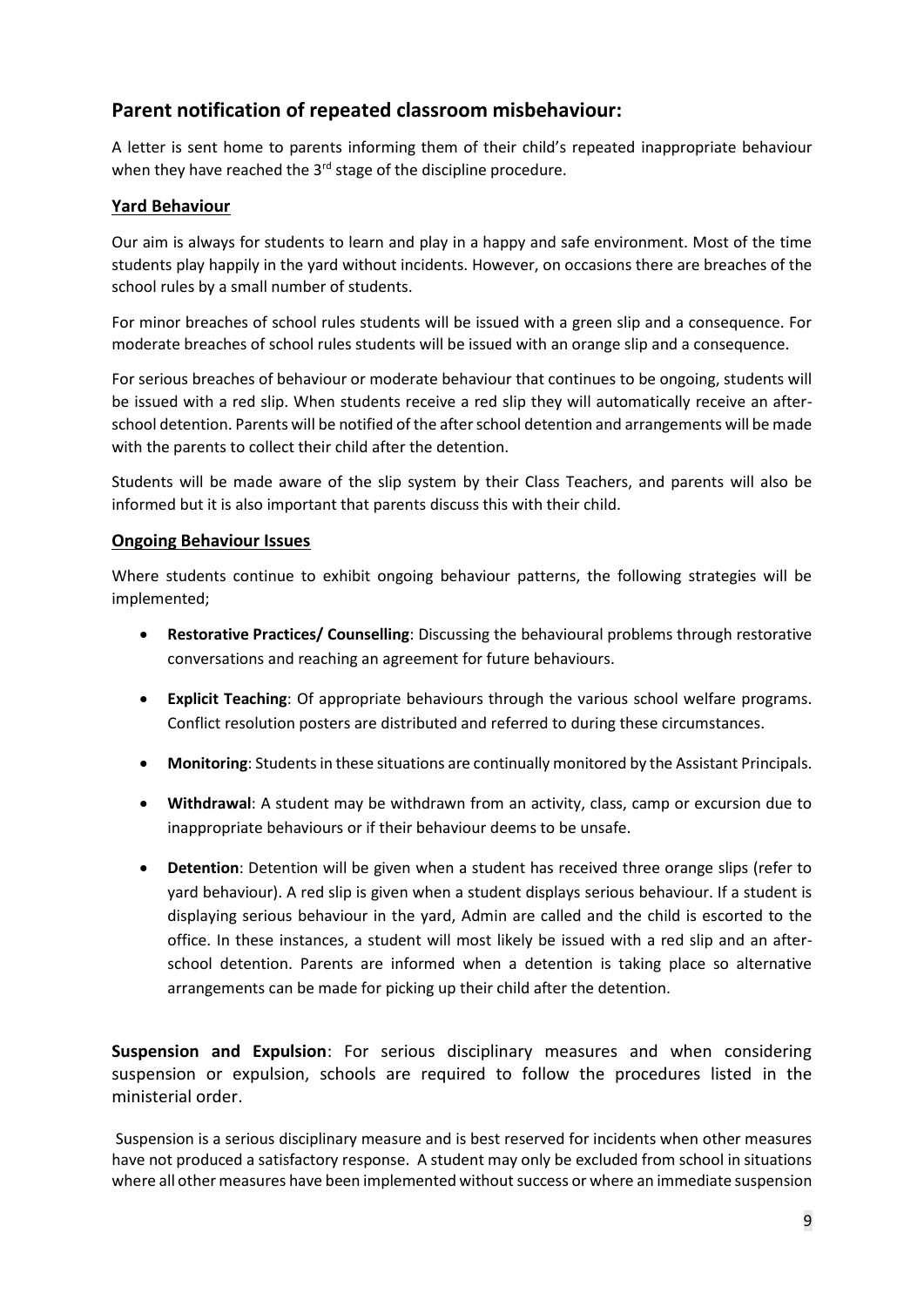is the only appropriate course of action in response to the student's behaviour.

Consequences which may be used prior to suspension include:

• Withdrawal of privileges. Student privileges can be withdrawn as a consequence of breaching classroom or school behavioural standards. The specific privileges that are withdrawn will vary according to the circumstance. However it may include things such as representing the school at inter-school sports or attendance at a school event.

• Withdrawal from class if a student's behaviour significantly interferes with the rights of other students to learn or the capacity of a teacher to teach a class, that student may be temporarily isolated from regular classroom activities or, in more severe cases, required to leave the classroom for a specified period of time.

Where appropriate, parents/carers should be informed of such withdrawals.

• Detention - teachers may require a student to finish school work that has not been completed in the regular classroom or to undertake additional or new work or duties at a reasonable time and place. No more than half the time allocated for any recess may be used for this work.

Where students are required to undertake detention after school, the time should not exceed thirty minutes. The principal should ensure that parents/carers are informed at least the day before the detention. Where family circumstances are such that the completion of after-school work would create undue hardship (for example, where students regularly supervise younger siblings in the absence of parents/carers), the school may choose to negotiate alternative disciplinary measures with parents/carers.

Suspension, expulsion and restrictive interventions are measures of last resort and may only be used in situations consistent with Department policy, available at:

- <https://www2.education.vic.gov.au/pal/suspensions/policy>
- <https://www2.education.vic.gov.au/pal/expulsions/policy>
- <https://www2.education.vic.gov.au/pal/restraint-seclusion/policy>

In line with Ministerial Order 1125, no student aged 8 or younger will be expelled without the approval of the Secretary of the Department of Education and Training.

The Principal of Strathaird Primary School is responsible for ensuring all suspensions and expulsions are recorded on CASES21.

Corporal punishment is prohibited in our school and will not be used in any circumstance.

# 7. Engaging with families

Strathaird Primary School values the input of parents and carers, and we will strive to support families to engage in their child's learning and build their capacity as active learners. We aim to be partners in learning with parents and carers in our school community.

We work hard to create successful partnerships with parents and carers by:

- ensuring that all parents have access to our school policies and procedures, available on our school website
- maintaining an open, respectful line of communication between parents and staff, supported by our Communicating with School Staff policy.
- providing parent volunteer opportunities so that families can contribute to school activities
- involving families with homework and other curriculum-related activities